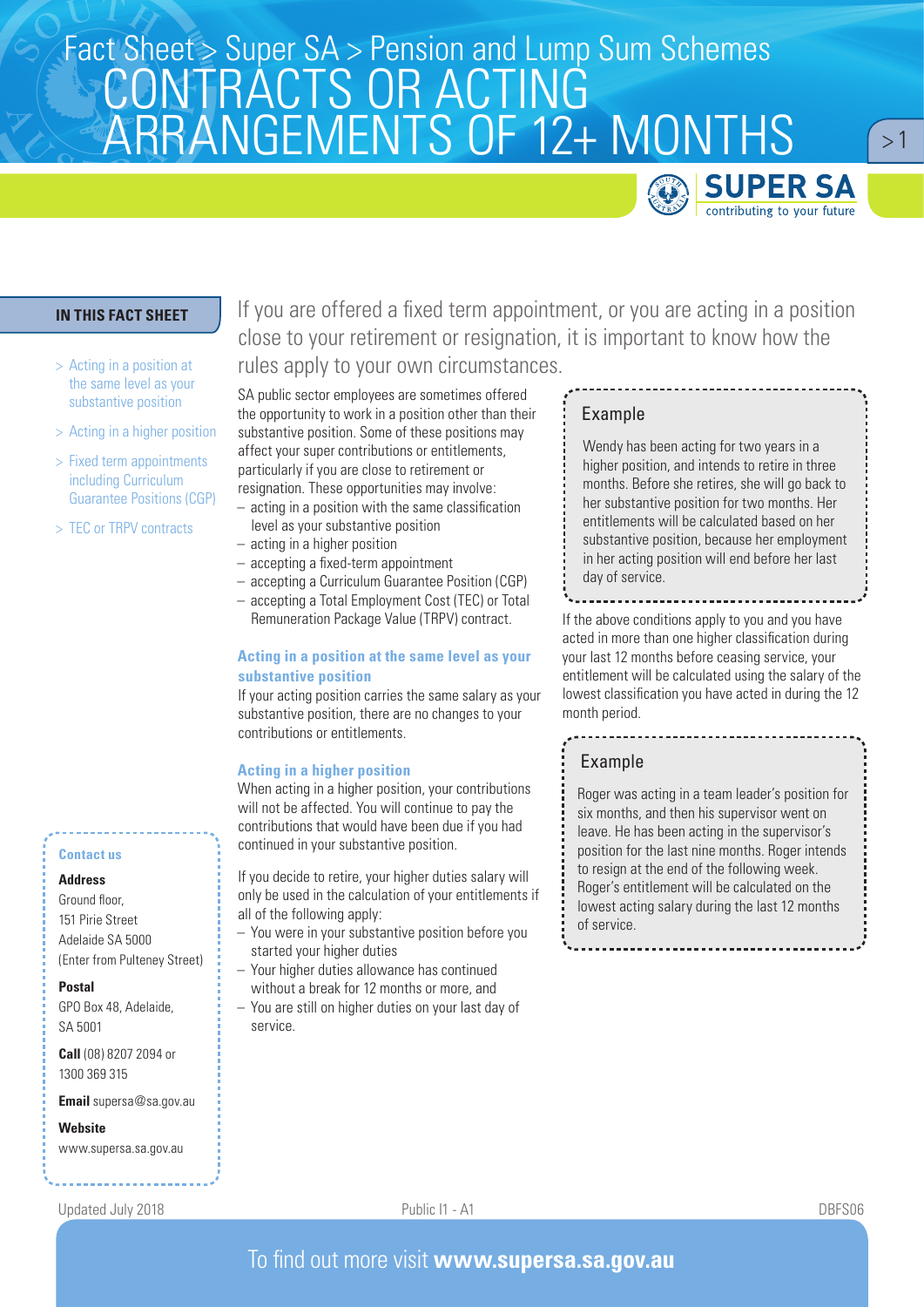# Fact Sheet > Super SA > Pension and Lump Sum Schemes<br>CONITD ACTO OD ACTINIC CONTRACTS OR ACTING ARRANGEMENTS OF 12+ MONTHS



 $> 2$ 

# **IN THIS FACT SHEET**

- > Acting in a position at the same level as your substantive position
- > Acting in a higher position
- > Fixed term appointments including Curriculum Guarantee Positions (CGP)
- > TEC or TRPV contracts

## **Fixed term appointments (including Curriculum Guarantee Positions (CGP)**

If you hold a fixed-term appointment with a term of five years, or a series of fixed-term appointments with terms that add up to five years, then your contributions will be based on your fixed-term or CGP salary. Your entitlements will be based on the salary of the highest appointment or CGP classification you have held during your membership of the Scheme. The definition of salary excludes some allowances.

Your employer will notify Super SA after you commence the appointment that takes your total fixed term or CGP appointments to five years. Your new contribution amount will be based on your highest appointment salary. Contributions change in the first pay period in each new financial year.

It is important to understand that your employer sends salary data to Super SA for all members of the Pension and Lump Sum Schemes once each year, at 31 March. Super SA then adjusts your contribution amount in the first pay period ending in the following July.

Should your fixed-term contract be interrupted by a shorter fixed-term contract at a higher level, then the higher salary will not be used for calculating your contributions or entitlements unless you have spent at least two years on the higher fixed-term appointment.

You also have the right to continue to use your substantive salary instead of your contract or CGP salary. If you do, your entitlement will be based on your substantive salary, no matter how long you are on fixed-term appointments. If you choose this option, you will need to notify Super SA in writing within two months of starting the contract that takes your total to five years. Once formalised, your decision will be irrevocable, and it will also apply to all future fixed-term contracts you may be offered.

# Example

Richard has won a five-year CGP appointment, starting next year. He was worried that when his CGP is complete, he would not be able to afford the higher super contributions on his substantive salary. He notified Super SA in writing to ignore his CGP salary now, and use only his substantive salary for super purposes. This means Richard will not receive the highest employer financed super entitlement that he could have for the years he holds CGP appointments, and his decision will remain in force for the remainder of his membership. Richard will not be able to change his mind and use his CGP salary later, and will not be able to use the salary of any future CGP positions.

Alternatively, Richard can do nothing now, and Super SA will base his contributions on his CGP salary from next July. When he has finished his CGP work, and if he still thinks he cannot afford the increased contributions, Richard then has the option of reducing his elected contribution rate percentage. He will be paying contributions he can afford, but they will be a smaller percentage of the higher salary. His final entitlement will also be a smaller multiple or percentage of his highest CGP salary to reflect the lower contributions paid for a while. However, adopting this approach means that if his commitments decrease at some time in the future, Richard will be able to increase his contribution rate to catch up the missed contributions.

Updated July 2018 Public I1 - A1 DBFS06